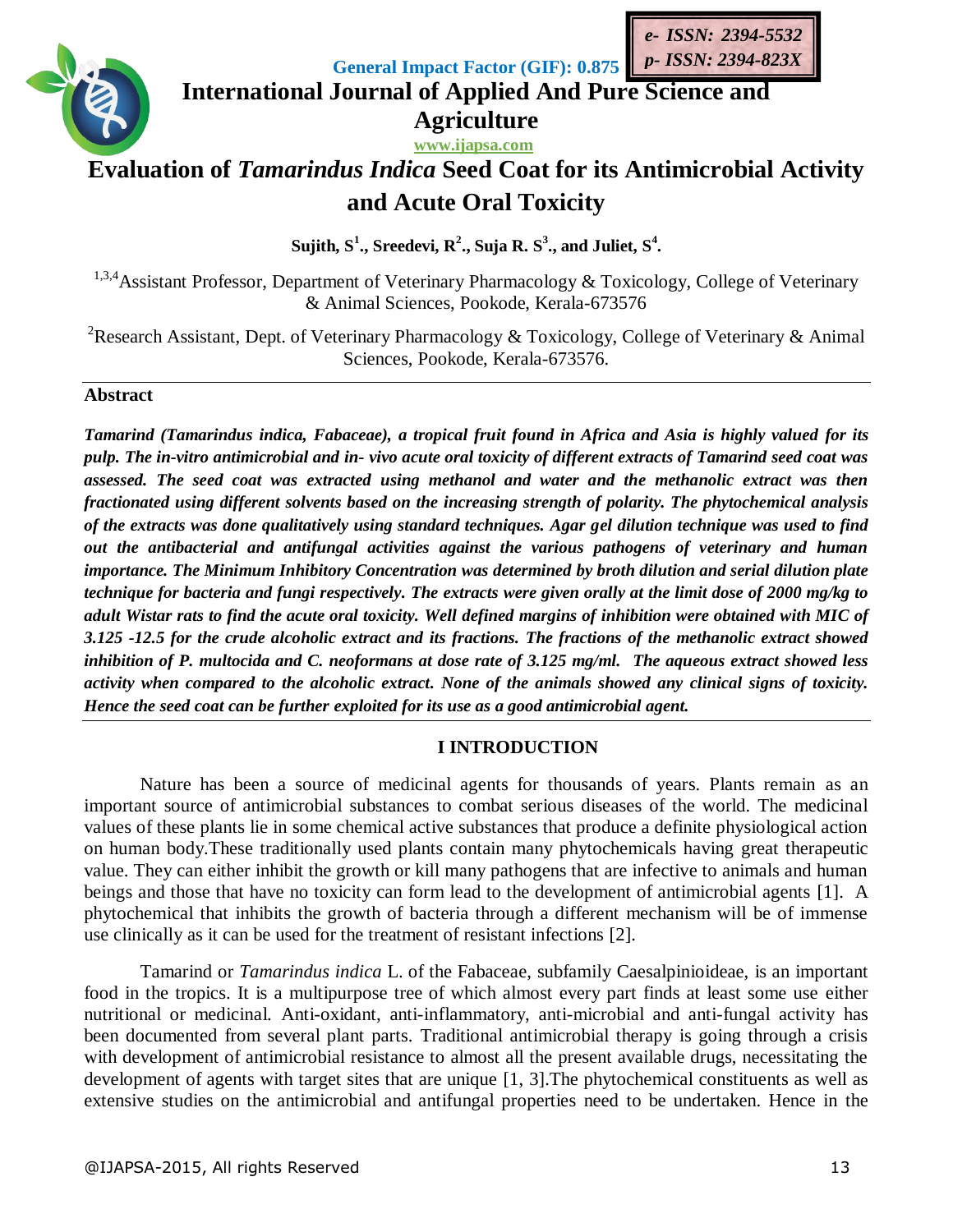present study we report the antibacterial, antifungal and toxicity of the extracts and the fractions of *Tamarindus indica* seed coat.

#### **II MATERIALS AND METHODS**

#### **2.1. Preparation of plant material**

The Tamarind seed was bought from a local vegetable market. It was roasted in low flame; seed coat separated pulverized and extracted using methanol and water. The extraction with methanol was done in a soxhlet extraction apparatus whereas the aqueous extraction was done as a decoction. The extracts were dried using a rotary vacuum evaporator and stored under refrigeration.

### **2.2 Fractionation of the methanolic extract**

The methanolic extract was fractionated using various solvents based on their increasing strength of polarity. The extract was first mixed with 10 volumes of n-hexane, followed by the mixing of the insoluble part with chloroform. The left over residue was then mixed with 1:1 n-butanol and water and the fractions separated using separating funnel. The fractions were dried using a rotary vacuum evaporator and stored under refrigeration.

#### **2.3. Phytochemical analysis**

The extract as well as the fractions was analyzed qualitatively for various phytochemical constituents.

#### **2.4. Antibacterial assay**

The extracts as well as the fractions were diluted using 10% DMSO/ tween 80 solutions to get serial dilutions of 500, 250, 100, 50, 25, 12.5 and 100, 50, 25, 12.5, 6.25 and 3.125 µg/ml of the solution respectively. In all the tests 10% DMSO/tween 80 solutions were kept as negative control. Octadisc (Himedia) containing Amoxicillin 10 mcg, Tetracycline 30 mcg, Co- Trimoxazole 25 mcg, Ciprofloxacin 5 mcg, Gentamycin 10 mcg, Erythromycin 15 mcg, Chloramphenicol 30 mcg and Cefalexin 30 mcg were used as positive control.

Antimicrobial assay was done in Muller Hinton agar plates. Microbial cultures with 0.5 McFarland standard turbidity equivalents were prepared as suspensions in nutrient broth. The suspensions were further diluted to 1:10 to get a concentration of  $10^6$  CFU/ml. About 0.2 ml of the diluted inoculums was applied directly to the plate and spread using the sterile L shaped spreader. Wells were bored into the agar using a sterile 6 mm well borer. The wells were then filled with 25 µl of the DMSO/tween 80 diluted extracts in different concentrations and incubated at  $37^{\circ}$ C for 24 hrs. Inhibition zones were measured and recorded as the mean diameter (mm) of complete growth inhibition. The tests were done in triplicate [4].

#### **2.5 Assessment of minimum inhibitory concentration for antibacterial activity**

The test was performed in microtitre plates. 100 µl of MH broth was mixed with equal volume of the extract. The dose range between the last concentration that showed antibacterial property and the first concentration that did not show inhibition were divided equally into 5 dilutions. These dilutions were used for calculating MIC. 100µl of the inoculums specimens were added to each well and incubated for 24 hrs at 37°C [4].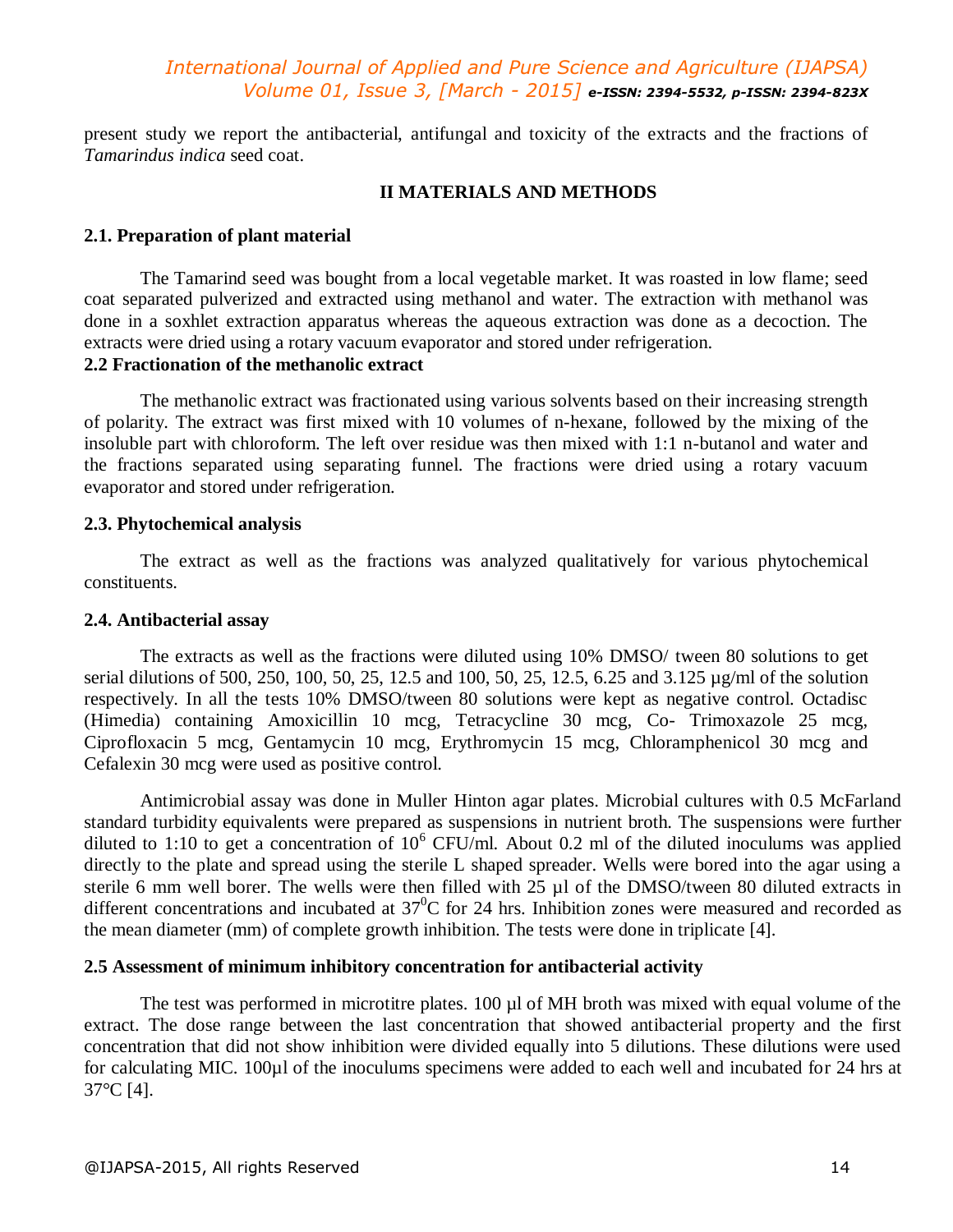#### **2.6 Antifungal Assay**

The inoculums was prepared as described earlier and the plates were made using SDA. The extracts as well as the negative control were added as described in the antibacterial assay. After incubation for 48 hrs at 28°C, the plates were examined for the presence of growth/ inhibition of growth and the diameter of zone of inhibition was measured in mm. Octadisc containing Amphotericin B 100 units, Clotrimazole 10 mcg, Fluconazole 25 mcg, Itraconazole 10 mcg, Ketoconazole 10 mcg and Nystatin 100 units were used as positive control. The tests were done in triplicates [5].

#### **2.7 Minimum inhibitory concentration for antifungal activity**

Minimum inhibitory concentration determination was done by a serial dilution plate technique where solutions of the reconstituted extracts (based on the results of agar dilution technique) were added into the pre-sterilized and pre-cooled SDA; the media poured and allowed to set. The plates were then inoculated with the test fungi and incubated at  $28^{\circ}$ C for 2-7 days. Control plates which contained no extract were also prepared along with the extract. The MIC of each plant was determined after incubation, being the lowest concentration with no visible growth [6].

#### **2.8 Acute oral toxicity testing**

The acute oral toxicity testing was done for the extract and its fractions in adult wistar rats, 6 animals per group as per OECD guide lines 420.

#### **III RESULTS AND DISCUSSION**

#### **3.1 Phytochemical constituents**

| Extract                 | Phenolics | Alkaloids | Steroids | Glycosides               | Tannins | Terpenes | saponins | Flavonoids |
|-------------------------|-----------|-----------|----------|--------------------------|---------|----------|----------|------------|
| Aqueous                 | $^{+}$    | $+$       |          |                          | $^{+}$  | $^{+}$   | $^{+}$   |            |
| Methanolic              | $^{+}$    | $^{+}$    |          |                          | $^{+}$  |          | $^{+}$   |            |
| Hexane fraction         | $^{+}$    | $+$       |          | $\overline{\phantom{0}}$ | $^{+}$  |          |          |            |
| Chloroform fraction     | $^{+}$    | $+$       |          |                          | $^{+}$  |          |          |            |
| <b>Butanol</b> fraction | $^{+}$    | $+$       |          |                          | $^{+}$  |          |          |            |
| Water fraction          |           | $^{+}$    |          |                          | $^{+}$  |          | $^{+}$   |            |

#### **Table 1: Phytochemical constituents of different extracts and fractions**

All the extracts and fractions showed the presence of alkaloids and tannins where as the water fraction of the aqueous extract was shown to be deficient in phenolics. None of the extracts showed the presence of steroids, glycosides and flavonoids. The presence of alkaloids, terpenes or flavonoids provides antimicrobial properties to the plants [7, 8]. Saponins are agents that can enter the bacterial and fungal cell causing damage to the cell wall causing leakage to the cellular contents resulting in cell death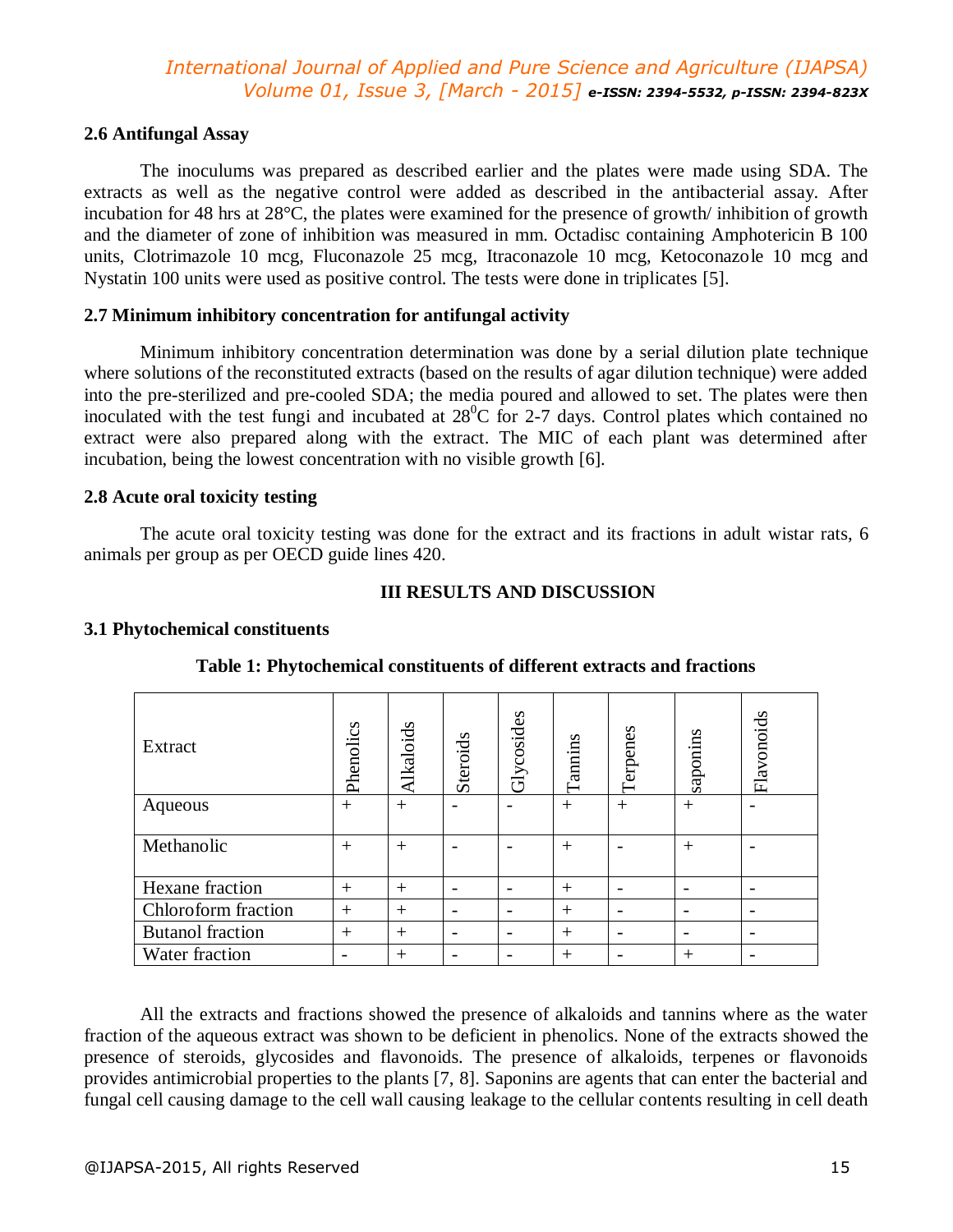[9, 10, 11]. In the present study, it was seen that alkaloids were present in all the extracts and the antimicrobial activity may be attributed to the presence of this phytochemical.

| Table 2: Antibacterial and antifungal activity: MIC of the extract and fractions against various |
|--------------------------------------------------------------------------------------------------|
| pathogens (mg/ml)                                                                                |

| Organism                | Methanolic<br>extract    | Hexane<br>fraction       | Chloroform<br>fraction | Butanol<br>fraction      | fraction<br>Water        | Aqueous<br>extract |
|-------------------------|--------------------------|--------------------------|------------------------|--------------------------|--------------------------|--------------------|
| Escherichia coli        |                          |                          |                        |                          |                          |                    |
| Salmonella typhimurium  |                          | $\overline{\phantom{a}}$ | $\overline{a}$         | $\blacksquare$           | $\overline{\phantom{0}}$ | $\blacksquare$     |
| Pasteurella maltocida   | 50                       | 3.125                    | 3.125                  | 3.125                    | 3.125                    | 25                 |
| Pseudomonas aeruginosa  | $\frac{1}{2}$            | $\overline{a}$           | $\overline{a}$         | $\overline{\phantom{a}}$ | $\overline{a}$           | $\frac{1}{2}$      |
| Staphylococcus aureus   | 12.5                     | 6.25                     | 50                     | 25                       | 100                      | 25                 |
| Streptococcus pyogenes  | 12.5                     | 25                       | 12.5                   | 50                       | 50                       | 25                 |
| Listeria monocytogenes  | 12.5                     | 50                       | 25                     | 25                       | 50                       | $\overline{a}$     |
| Enterococcus faecalis   | 12.5                     | 25                       | 50                     | 25                       | $\overline{\phantom{a}}$ | $\blacksquare$     |
| Klebsiella pneumonia    | $\overline{a}$           | $\overline{a}$           | $\overline{a}$         | $\overline{a}$           | $\overline{a}$           |                    |
| Candida albicans        | 12.5                     | 25                       | 100                    | 25                       | 100                      | $\overline{a}$     |
| Aspergillus fumigatus   | $\overline{a}$           | $\overline{a}$           | $\overline{a}$         | $\overline{a}$           | $\overline{a}$           | $\blacksquare$     |
| Aspergillus parasiticus | $\overline{\phantom{a}}$ | $\overline{a}$           | $\overline{a}$         | $\overline{a}$           | $\overline{a}$           |                    |
| Cryptococcus sp.,       | 12.5                     | 6.25                     | 3.125                  | 3.25                     | 3.125                    | 12.5               |

From the results it is seen that there was no activity in case of Gram –ve bacteria where as very good activity with a well-defined margin was seen against Gram +ve organisms. The selectivity toward Gram-positive microorganisms would suggest that, the external membrane of Gram-negative bacteria acts as a barrier against this compounds.The same results has been observed many times and has been reported. An extract or fraction having MIC of 3.125 and 6.25 mg/ml can be considered to be having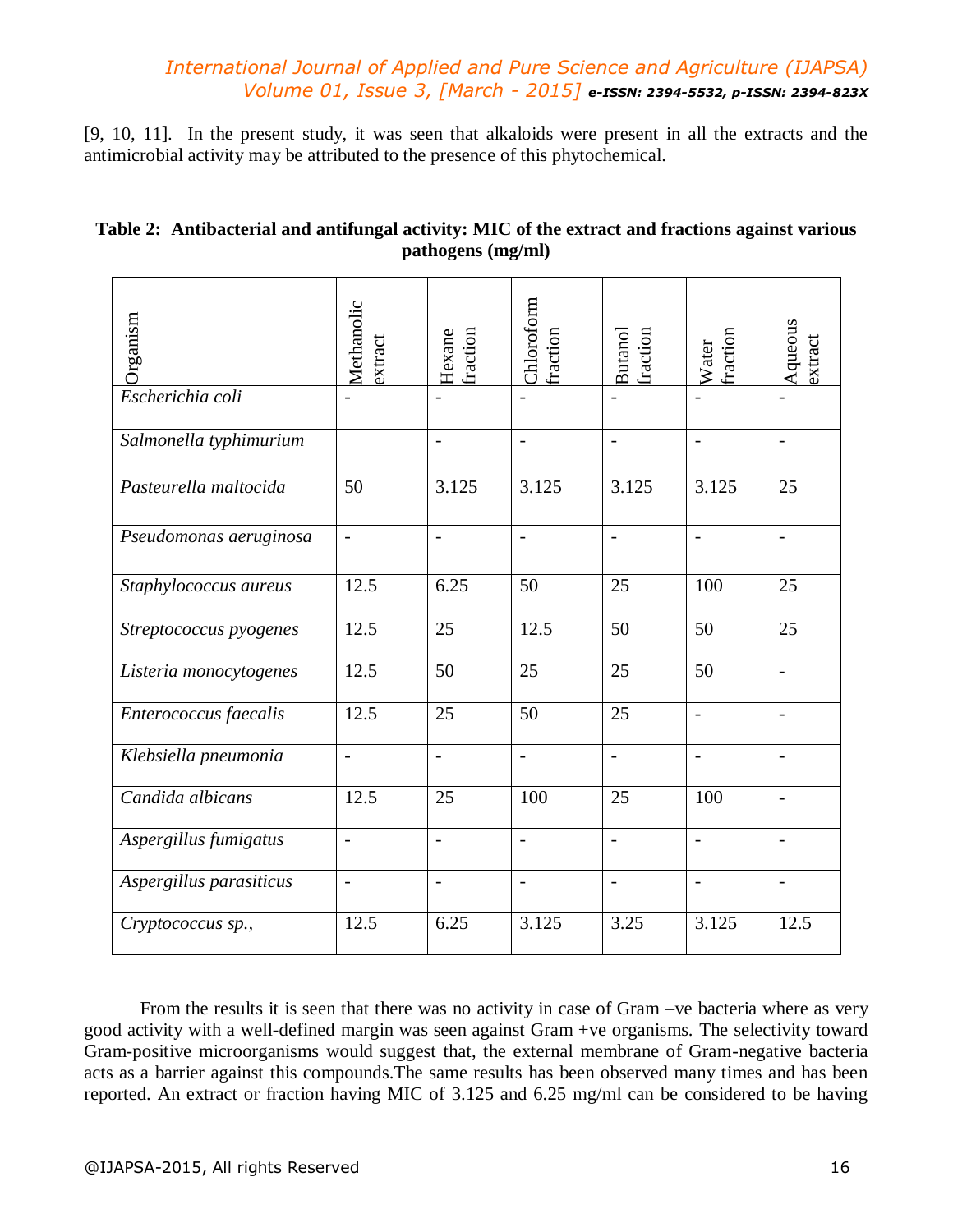very good antimicrobial activity with a potential to be presented as an antimicrobial molecule. It is proposed by various workers that extracts being crude fusions containing much number of components show high minimum inhibitory concentrations and those extracts that show MIC's below 50 mg/ml can be considered to be having antifungal property [12, 13, 14, 15, 16]. A very good activity was shown against *Pasturella multocida* and *Cryptococcus sp.,* with MIC values of 3.125 mg/ml each. Identification of the phytochemical present utilizing LCMS or GCMS can provide a potent broad spectrum antimicrobial agent with minimum side effects.



A

B

A



Fig. 1. Antimicrobial Assay of Seed coat extracts showing the inhibition zones against various pathogens A-S. aureus B-K. pneumoniae, C-C. neofromans, D-P. maltocida

#### **3.3 Acute oral toxicity**

No mortality was detected in all groups of animals treated with the extract. Also no untoward clinical signs were noticed in any of the animals treated with the extract during the entire period of observation. Hence it could be interpreted that the extract is safe for use internally as well as for topical application.